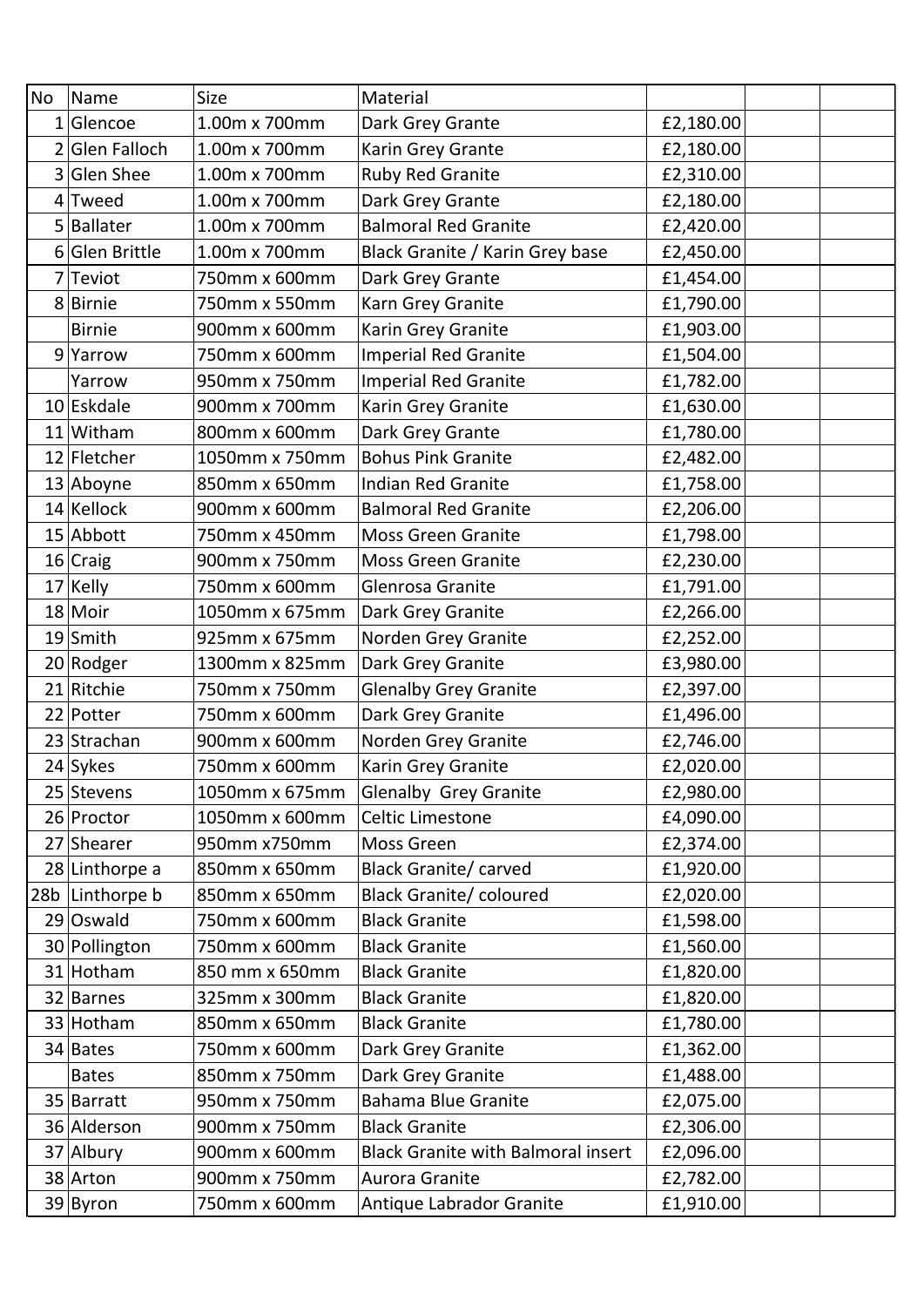| Byron         | 900mm x 750mm  | Antique Labrador Granite          | £2,324.00  |
|---------------|----------------|-----------------------------------|------------|
| $40$ Cable    | 525mm x 600mm  | Indian Juparana Granite           | £1,458.00  |
| 41 Baldwin    | 950mm x 675mm  | <b>Moss Green Granite</b>         | <b>POA</b> |
| 42 Coleby     | 900mm x 750mm  | <b>Rosewood Red Granite</b>       | £2,020.00  |
| Coleby        | 750mm x 600mm  | <b>Rosewood Red Granite</b>       | £1,628.00  |
| 43 Cushnie    | 900mm x 750mm  | <b>Emerald Pearl</b>              | £2,072.00  |
| 44 Halliday   | 1050mm x 750mm | Antique Labrador Granite          | £3,094.00  |
| 45 Webster    | 950mm x 750mm  | <b>Black Granite</b>              | £1,900.00  |
| 46 Yule       | 1050mm x 750mm | <b>Blue Pearl Granite</b>         | £2,998.00  |
| 47 Downey     | 1050mm x 600mm | <b>Bahama Blue Granite</b>        | £2,110.00  |
| 48 Drake      | 950mm x 750mm  | <b>Bon Accord Granite</b>         | £1,844.00  |
| 49 Gibson     | 1050mm x 850mm | Karin Grey Granite                | £2,232.00  |
| 50 Pottinger  | 900mm x 750mm  | <b>Indian Dakota Granite</b>      | £2,578.00  |
| 51 Michie     | 900mm x 600mm  | <b>Black Granite</b>              | £1,638.00  |
| 52 Mansfield  | 900mm x 750mm  | Silver Grey granite               | £1,876.00  |
| 53 Nichol     | 900mm x 550mm  | Blue/ Black slate                 | £4,369.00  |
| 54 Greenwood  | 900mm x 600mm  | Glenrosa Granite                  | £2,036.00  |
| 55 Struan     | 900mm x 750mm  | <b>Moss Green Granite</b>         | £2,492.00  |
| 56 Mathieson  | 1250mm x 650mm | <b>Bohus Pink Granite</b>         | £3,025.00  |
| 57 Etton      | 800mm x 750mm  | Lavender Blue                     | £2,003.00  |
| 58 Broomfleet | 820mm x 600mm  | Dark Grey Granite                 | £1,895.00  |
| 59 Kingston   | 820mm x 600mm  | Dark Grey Granite                 | £1,895.00  |
| 60 Haddow     | 900mm 750mm    | <b>Bon Accord Granite</b>         | £2,187.00  |
| Haddow        | 750mm 600mm    | <b>Bon Accord Granite</b>         | £1,825.00  |
| 61 Roper      | 900mm x 750mm  | <b>White Marble</b>               | £2,820.00  |
| 62 Holland    | 600mm x 675mm  | <b>Black Granite</b>              | £1,560.00  |
| 63 Pickering  | 850mm x 750mm  | <b>Black Granite</b>              | £1,090.00  |
| 64 Bayne      | 1250mm x 675mm | Norden Grey Granite               | £4,842.00  |
| Bayne         | 900mm x 550mm  | Norden Grey Granite               | £4,166.00  |
| 65 McLennan   | 1350mm x 750mm | Karin Grey Granite                | £4,934.00  |
| 66 Hutton     | 1.0m x 400mm   | Paradiso Granite                  | £1,640.00  |
| 67 Yeats      | 1350mm x450mm  | <b>Moss Green Granite</b>         | £2,946.00  |
| 68 Court      | 450mm x 300mm  | <b>Black Granite</b>              | £630.00    |
| 69 Gourley    | 400mm x 500mm  | <b>Balmoral Red Granite</b>       | £1,063.00  |
| 70 Corbett    | 450mm x 675mm  | Karin Grey Granite                | £904.00    |
| 71 Little     | 450mm x 300mm  | Dark Grey Granite                 | £642.00    |
| Little        | 450mm x 300mm  | Karin Grey Granite                | £642.00    |
| 72 Lamont     | 200mm x 200mm  | Karin Grey Granite                | £175.00    |
| 73 Brydon     | 290mm x 300mm  | <b>Black Granite (30 Letters)</b> | £480.00    |
| 74 Lyall      | 375mm x 450mm  | Rosewood Red Granite (30 letters) | £810.00    |
| 75 Riddell    | 250mm x 300mm  | <b>Black Granite (30 Letters)</b> | £380.00    |
| 76 Irvine     | 240mm x 600mm  | Blue Granite (30 Letters)         | £820.00    |
| 77 Hardie     | 200mm x 200mm  | <b>Black Granite</b>              | £150.00    |
| 78 Underwood  | 200mm x 400mm  | Ruby Red Granite (30 Letters)     | £380.00    |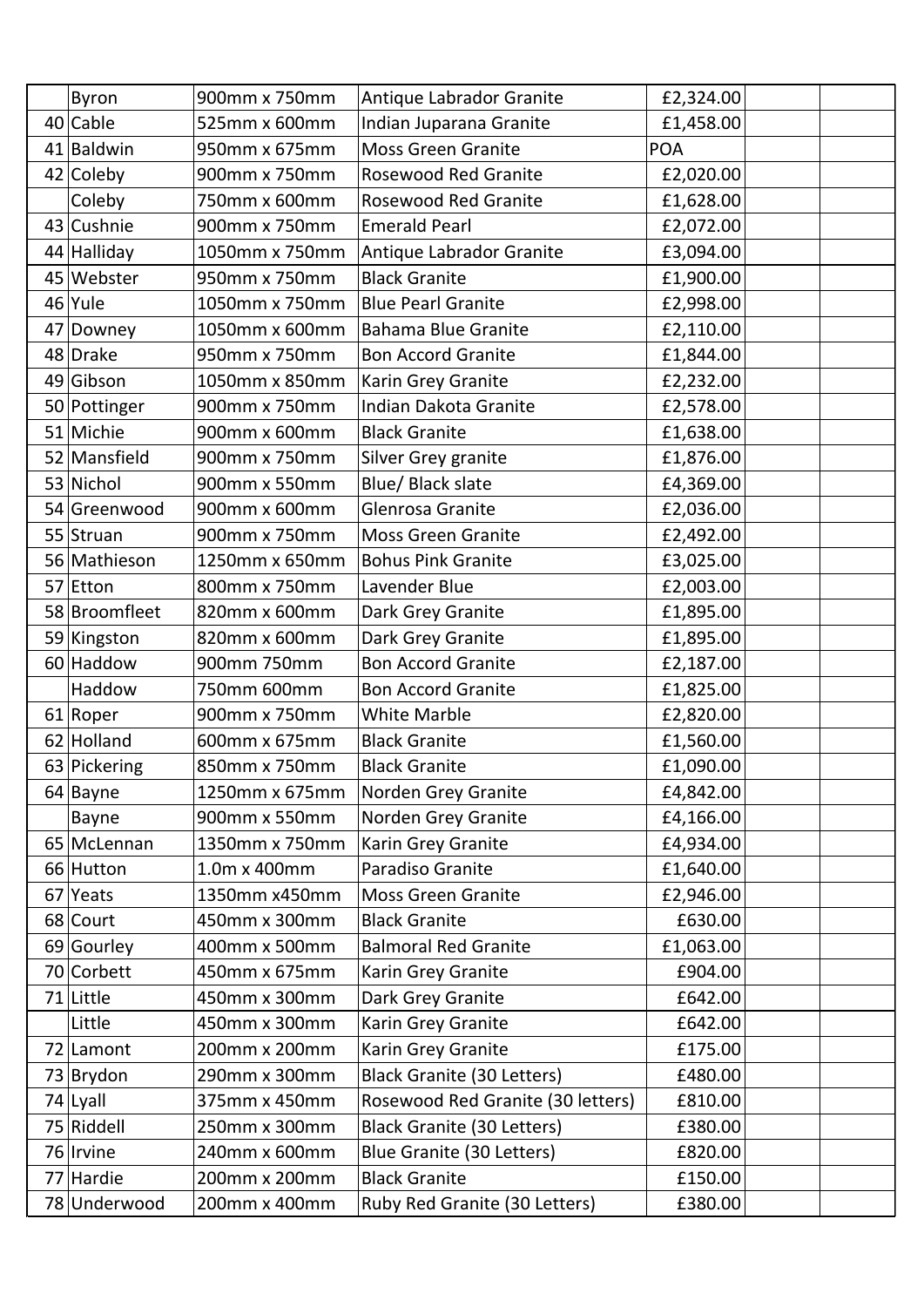| 79a Selby     | 750mm x 600mm | <b>Black Granite</b>         | £1,485.00 |
|---------------|---------------|------------------------------|-----------|
| Selby         | 850mm x 700mm | <b>Black Granite</b>         | £1,685.00 |
| 79b Selby     | 750mm x 600mm | Lavender Blue Granite        | £1,580.00 |
| Selby         | 850mm x 700mm | Lavender Blue Granite        | £1,780.00 |
| 80 Gerrard    | 900mm x 75mm  | Dark Grey Granite            | £2,188.00 |
| 81 Whitedale  | 750mm x 600mm | Cathy Light Grey Granite     | £1,820.00 |
| 82 Fawcett    | 900mm x 750mm | <b>Blue Granite</b>          | £1,720.00 |
| 83 Ryehill    | 750mm x 600mm | Dark Grey Granite            | £1,329.00 |
| Ryehill       | 850mm x 700mm | Dark Grey Granite            | £1,559.00 |
| 84 Merkland   | 750mm x 600mm | <b>Black Granite</b>         | £1,568.00 |
| Merkland      | 900mm x 750mm | <b>Black Granite</b>         | £1,756.00 |
| 85 Seaton     | 750mm x 600mm | <b>Emerald Pearl Granite</b> | £1,444.00 |
| Seaton        | 850mm x 700mm | <b>Blue Pearl Granite</b>    | £1,674.00 |
| 86 Swinton    | 750mm x 600mm | <b>Blue Pearl Granite</b>    | £1,594.00 |
|               | 850mm x 700mm | <b>Blue Pearl Granite</b>    | £1,774.00 |
| 87 Carnaby    | 750mm x 600mm | <b>Black Granite</b>         | £1,560.00 |
|               | 850mm x 700mm | <b>Black Granite</b>         | £1,710.00 |
| 88 Mellor     | 750mm x 600mm | Saphire Blue Granite         | £1,570.00 |
|               | 850mm x 750mm | Saphire Blue Granite         | £1,780.00 |
| 89 Keyingham  | 750mm x 600mm | Karin Grey Granite           | £1,440.00 |
|               | 850mm x 700mm | Karin Grey Granite           | £1,652.00 |
| 90 Keyingham  | 750mm x 600mm | <b>Black Granite</b>         | £1,114.00 |
|               | 850mm x 700mm | <b>Black Granite</b>         | £1,250.00 |
| 91 Hessle     | 750mm x 600mm | <b>Black Granite</b>         | £1,108.00 |
|               | 850mm x 700mm | <b>Black Granite</b>         | £1,302.00 |
| 92 Birdsall   | 750mm x 600mm | <b>Blue Pearl Granite</b>    | £1,300.00 |
|               | 850mm x 700mm | <b>Blue Pearl Granite</b>    | £1,453.00 |
| 93 Buckingham | 750mm x 600mm | <b>Black Granite</b>         | £1,100.00 |
|               | 850mm x 750mm | <b>Black Granite</b>         | £1,225.00 |
| $94$ Boyd     | 750mm x 600mm | <b>Black Granite</b>         | £1,050.00 |
|               | 850mm x 750mm | <b>Black Granite</b>         | £1,218.00 |
| 95 Ettrick    | 750mm x 600mm | <b>Black Granite</b>         | £978.00   |
|               | 750mm x 600mm | <b>Balmoral Red Granite</b>  | £1,102.00 |
|               | 750mm x 600mm | <b>Blue Pearl Granite</b>    | £1,208.00 |
|               | 750mm x 600mm | Dark Grey                    | £1,137.00 |
|               | 750mm x 600mm | Karin Grey                   | £1,079.00 |
|               | 750mm x 600mm | Cats eye Granite             | £1,148.00 |
|               | 750mm x 600mm | <b>Imperial Green</b>        | £1,044.00 |
|               | 850mm x 700mm | <b>Black Granite</b>         | £1,122.00 |
|               | 850mm x 700mm | <b>Indian Red Granite</b>    | £1,218.00 |
|               | 850mm x 700mm | <b>Blue Pearl Granite</b>    | £1,338.00 |
|               | 850mm x 700mm | Dark Grey                    | £1,206.00 |
|               | 850mm x 700mm | Karin Grey                   | £1,266.00 |
|               | 850mm x 700mm | Cats eye Granite             | £1,230.00 |
|               |               |                              |           |